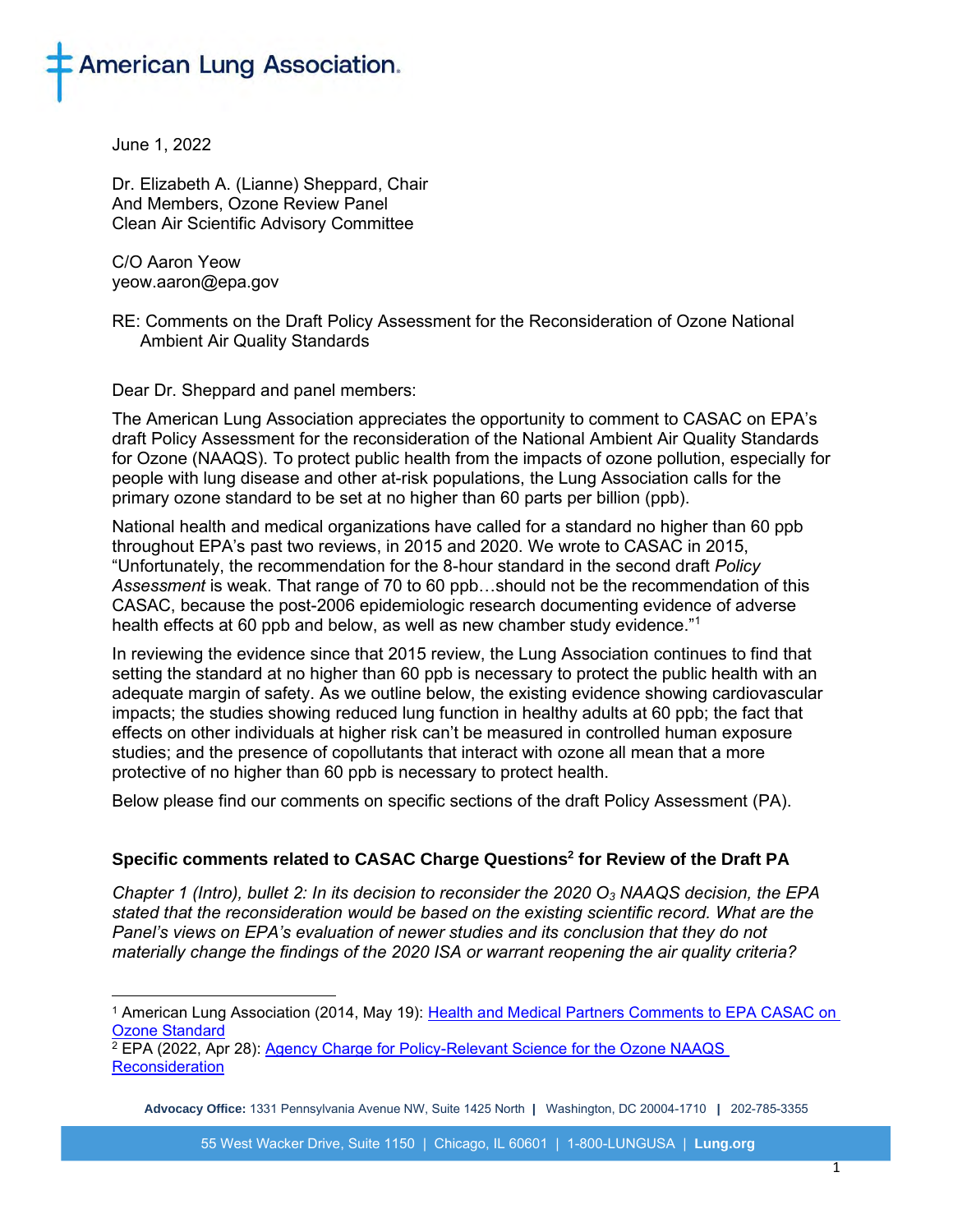

We strongly disagree with EPA's evaluation of scientific data and EPA's conclusion that they do not materially change the findings of the 2020 ISA or warrant reopening the air quality criteria.

Per the draft Policy Assessment (PA)<sup>3</sup>, EPA "considered differences in the health effects evidence since 2015 for effects other than respiratory effects. Specifically, the newly available evidence supported updated conclusions regarding metabolic effects, cardiovascular effects, and mortality" to determine that the 2015 NAAQS are adequate in being protective of human health with an adequate margin of safety. In doing so, EPA seems to arbitrarily favor some studies and reject others to support its pre-conceived conclusion that the 2020  $O<sub>3</sub>$  NAAQS do not warrant revision.

*1. Metabolic effects of short-term O3 exposure: Strongest evidence from animal toxicology that support a new causal determination of "likely to be causal" from "suggestive of, but not sufficient to infer" in the last review.*

We agree with this determination.

*2. Cardiovascular effects & mortality effects of short-term O<sup>3</sup> exposure: evidence from CHE and epidemiological studies that support a significant backward shift in a new causal determination to "suggestive of, but not sufficient to infer" from "likely to be causal" in the previous review.*

We strongly disagree with EPA's science assessments and this determination.

EPA's rationale for this change: "The number of controlled human exposure studies showing little evidence of ozone induced cardiovascular effects has grown substantially" and "the plausibility for a relationship between short-term ozone exposure to cardiovascular health effects is weaker than it was in the previous review, leading to the revised causality determination."

EPA rejects the existence of "consistent or generally consistent evidence for a limited number of O3-induced cardiovascular endpoints in animal toxicological studies and cardiovascular mortality in epidemiologic studies" because of "a general lack of coherence between these results and findings in controlled human exposure and epidemiologic studies of cardiovascular health outcomes." EPA's expectation of coherence and convergence of data from animal toxicology studies, controlled human exposure (CHE)/chamber studies, and epidemiological studies to enable it to make a direct cause and effect determination with absolute certainty is highly idealistic.

Regarding controlled human exposure studies, some of them do show cardiovascular effects. The lack of consistency across all CHE studies could be due to differences in the design of the experiments or the analyses of the data. The latter was fundamental in completely reversing a finding on the respiratory effects of  $O_3$  exposure at 60 ppb when existing CHE data was reanalyzed by different researchers (See below).

The Agency emphasizes the persistence of the "remaining uncertainties and limitations recognized in the 2013 ISA (e.g., lack of control for potential confounding by copollutants in epidemiologic studies)". Epidemiologic studies, especially those that use single pollutant exposure models for ozone impacts analyses, when it exists within a mixture of pollutants, will

<sup>3</sup> EPA (2022, Apr): [Policy Assessment for the Reconsideration of the Ozone National Ambient Air Quality](https://casac.epa.gov/ords/sab/apex_util.get_blob?s=17301799935332&a=113&c=38573346139779440&p=19&k1=2477&k2=&ck=xTDE_l_o83V-zcISvUbqVBvtTkfMxs4Lek15R5IJz1CWKB5rY4hK661H5fR_hxsftZ3TecqR1QFSARYyCQk9gw&rt=IR)  [Standards \(External Review Draft\)](https://casac.epa.gov/ords/sab/apex_util.get_blob?s=17301799935332&a=113&c=38573346139779440&p=19&k1=2477&k2=&ck=xTDE_l_o83V-zcISvUbqVBvtTkfMxs4Lek15R5IJz1CWKB5rY4hK661H5fR_hxsftZ3TecqR1QFSARYyCQk9gw&rt=IR)

**Advocacy Office:** 1331 Pennsylvania Avenue NW, Suite 1425 North **|** Washington, DC 20004-1710 **|** 202-785-3355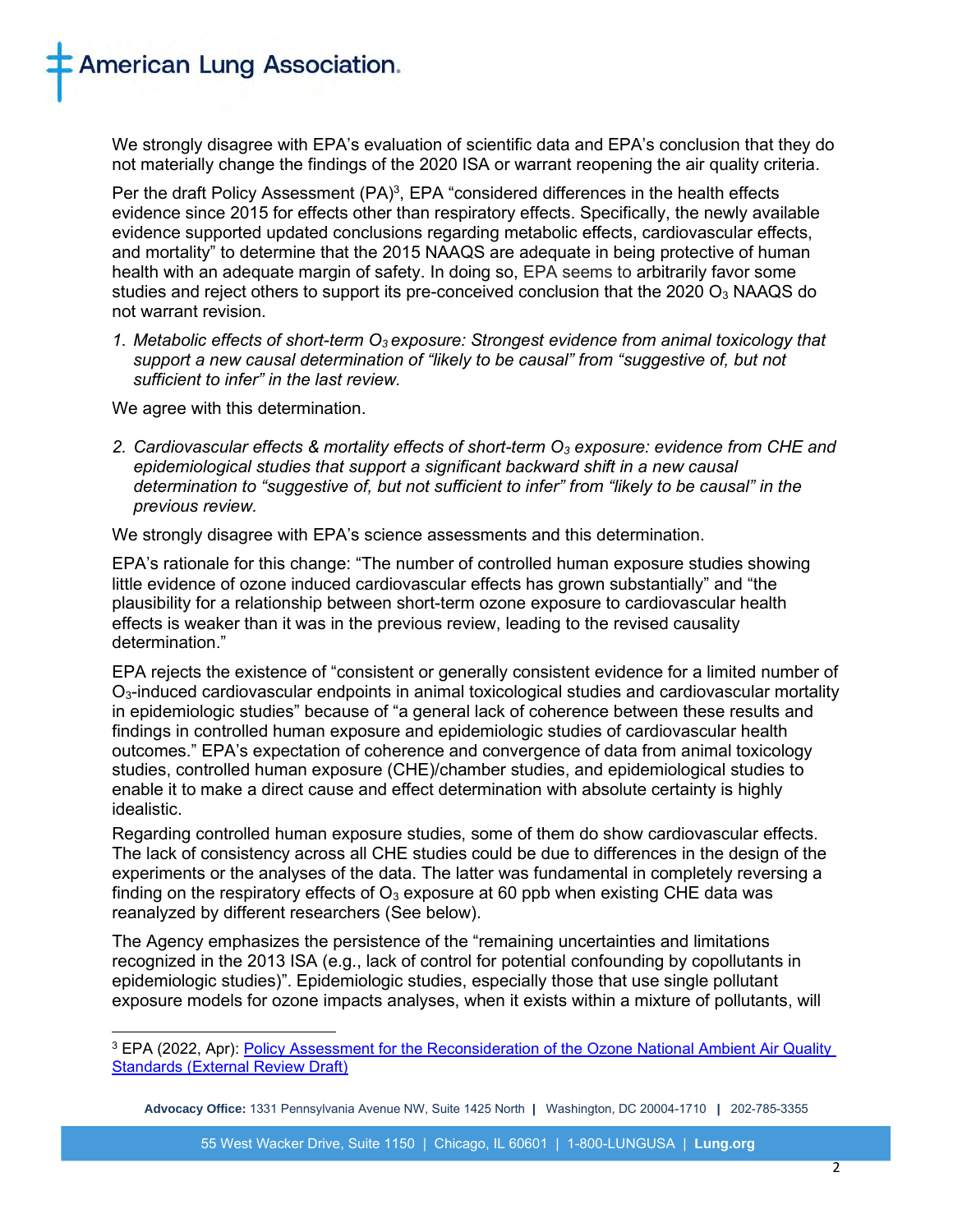always be subject to uncertainties. It is precisely for situations such as these that the Clean Air Act requires EPA to include an adequate "margin of safety" in setting the NAAQS, which the Agency interprets thus: "(t)he requirement that primary standards provide an adequate margin of safety was intended to address uncertainties associated with inconclusive scientific and technical information available at the time of standard setting."<sup>4</sup>

Because the CHE evidence does not clearly rule out any cardiovascular effect, because (by EPA's own admission) there is "consistent or generally consistent evidence for a limited number of O3-induced cardiovascular endpoints in animal toxicological studies and cardiovascular mortality in epidemiologic studies," and because the Clean Air Act explicitly requires EPA to include an adequate margin of safety to account for data uncertainties/lack of consistency, the Agency must, at the very least, retain the current determination of ozone impacts on cardiovascular health and mortality to be "likely to be causal". The weight of evidence from the multiple sources demands this, as does the precautionary principle<sup>5</sup>.

3. *Respiratory effects of short-term O<sup>3</sup> exposure: Evidence from CHE studies: "Findings from controlled human exposure studies of healthy subjects at the benchmark 60 ppb concentration which showed statistically significant decrements in lung function but not respiratory symptoms, including one study which showed a statistically significant increase in a biomarker of airway inflammatory response relative to filtered air exposures."*

We disagree with EPA's assessment. EPA discounts the CHE studies that showed decreased lung function at ozone concentrations lower than current standard because they did not also show symptoms.

Adams  $(2006)^6$  conducted ozone dose-response chamber experiments on a cohort of 30 healthy young adults and found a 60 ppb exposure not to significantly affect lung function. But Brown *et al.* (2008)<sup>7</sup> conducted a reevaluation of the existing lung function data from Adams, and using standard statistical methods, they showed that a 60 ppb exposure actually causes a highly statistically significant decrease in mean  $FEV(1)^{8}$  responses. EPA's own researchers, Kim *et al*. (2011), found that "exposure of healthy young adults to 0.06 ppm ozone for 6.6 hours causes a significant decrement of FEV1 and an increase in neutrophilic inflammation in the airways." 9

<sup>6</sup> Adams, W. C. (2006). [Comparison](https://pubmed.ncbi.nlm.nih.gov/16393927/) of chamber 6.6-h exposures to 0.04–0.08 ppm ozone via squarewave and triangular profiles on pulmonary [responses.](https://pubmed.ncbi.nlm.nih.gov/16393927/) *Inhalation Toxicology*,*18*(2):127–136.

**Advocacy Office:** 1331 Pennsylvania Avenue NW, Suite 1425 North **|** Washington, DC 20004-1710 **|** 202-785-3355

<sup>4</sup> EPA. (2020, Apr). [Integrated Science Assessment for Ozone and Related Photochemical Oxidants –](https://ordspub.epa.gov/ords/eims/eimscomm.getfile?p_download_id=540022) [Final Report.](https://ordspub.epa.gov/ords/eims/eimscomm.getfile?p_download_id=540022) EPA/600/R-20/012

<sup>5</sup> European Parliament (2015, Sep 12). Think Tank: The [precautionary](https://www.europarl.europa.eu/thinktank/en/document/EPRS_IDA(2015)573876#:~:text=The%20precautionary%20principle%20enables%20decision,and%20the%20stakes%20are%20high) principle: Definitions, applications and [governance](https://www.europarl.europa.eu/thinktank/en/document/EPRS_IDA(2015)573876#:~:text=The%20precautionary%20principle%20enables%20decision,and%20the%20stakes%20are%20high) - In-Depth Analysis

<sup>&</sup>lt;sup>7</sup> Brown, J. S., Bateson, T. F., & McDonnell, W. F. (2008). Effects of [exposure](https://doi.org/10.1289/ehp.11396) to 0.06 ppm ozone on FEV1 in humans: a [secondary](https://doi.org/10.1289/ehp.11396) analysis of existing data. *Environmental health perspectives*, *116*(8), 1023–1026.

<sup>8</sup> [Spirometry: Procedure, "Normal" Values, and Test Results.](https://www.healthline.com/health/spirometry#:~:text=FEV%20is%20short%20for%20forced,connected%20to%20a%20spirometer%20machine.) Forced expiratory volume (FEV1) is the amount of air a person can force from the lungs in one second. It is measured during a pulmonary function test (also called spirometry test) and used in the diagnosis of COPD.

<sup>9</sup> Kim, C. S., Alexis, N. E., Rappold, A. G., Kehrl, H., Hazucha, M. J., Lay, J. C., Schmitt, M. T., Case M., Devlin R. B., Peden, D. B., & Diaz-Sanchez, D. (2011). Lung Function and [Inflammatory](https://doi.org/10.1164/rccm.201011-1813OC) Responses in Healthy Young Adults [Exposed](https://doi.org/10.1164/rccm.201011-1813OC) to 0.06 ppm Ozone for 6.6 Hours. *American Journal of Respiratory and Critical Care Medicine, 183*(9).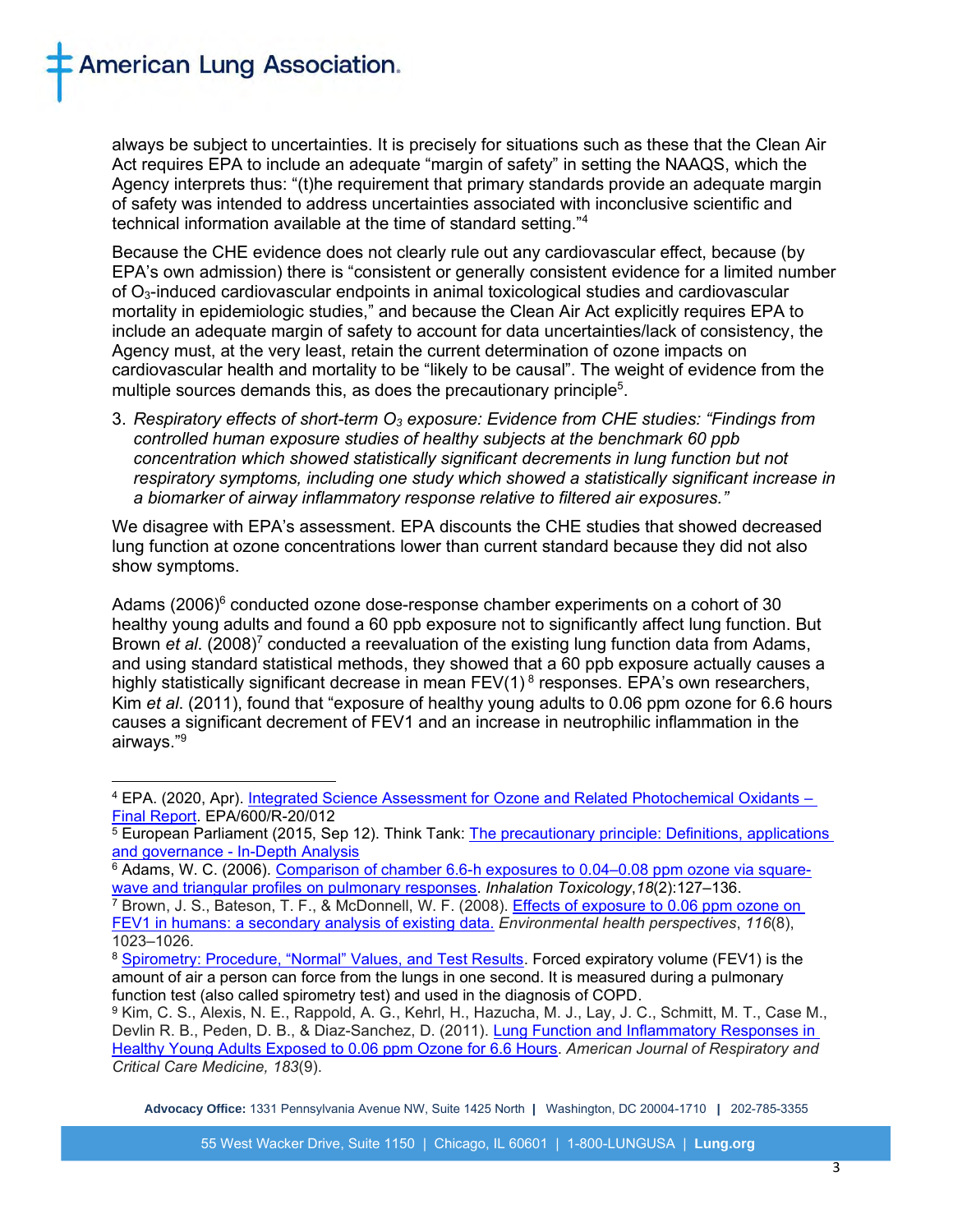## **American Lung Association.**

These and other studies which clearly show impaired lung function at 60 ppb used cohorts of healthy young subjects in the experiments. It is highly biologically plausible that among at-risk populations such as children, elderly people, and people with existing pulmonary issues (e.g. asthma), these exposures could lead to more severe respiratory illnesses with symptoms. Since direct dose-response/exposure measurements of sensitive groups are not obtainable, EPA must consider the above results as biological plausible in inferring causality<sup>10</sup> of significant respiratory illness at 60 ppb exposure.

Greek scientists recently conducted a panel study (Respiratory Effects of Ozone Exposure in children; RESPOZE)<sup>11</sup> in two cities with ambient ozone concentrations higher than the EU standard of 49.1 ppb. Using fixed site measurements and modeling calibrated for personal exposures, they evaluated the respiratory health effects of long-term  $O_3$  exposure in 10-11-year old schoolchildren. The study showed that a 5 ppb increase in ambient ozone is associated with reduced lung volumes (FVC and FEV1) and decreases in lung growth over the study period.



Another recent study from China<sup>13</sup> analyzed the impacts of low level  $O_3$  exposure on asthmarelated hospitalizations in a cohort of 3,475 children. Using air pollution and meteorological data, they employed a case-crossover design and conditional logistic regression analyses to evaluate

 $10$  "An inference of causality is strengthened by results from experimental studies or other sources demonstrating biologically plausible mechanisms. A proposed mechanism, which is based on experimental evidence and which links exposure to an agent to a given effect, is an important source of support for causality." [Integrated Science Assessment for Oxides of Nitrogen –Health Criteria](http://ofmpub.epa.gov/eims/eimscomm.getfile?p_download_id=526855) <sup>11</sup> Dimakopoulou, K., *et al*. (2020). [Long-term exposure to ozone and children's respiratory health: Results](https://doi.org/10.1016/j.envres.2019.109002)  [from the RESPOZE study.](https://doi.org/10.1016/j.envres.2019.109002) *Environmental research*, *182*, 109002

<sup>12</sup> <https://www.eea.europa.eu/themes/air/country-fact-sheets/2021-country-fact-sheets/greece> <sup>13</sup> Huang, W., Wu, J., & Lin, X. (2022). [Ozone Exposure and Asthma Attack in Children.](https://doi.org/10.3389/fped.2022.830897) *Frontiers in pediatrics*, *10*, 830897

**Advocacy Office:** 1331 Pennsylvania Avenue NW, Suite 1425 North **|** Washington, DC 20004-1710 **|** 202-785-3355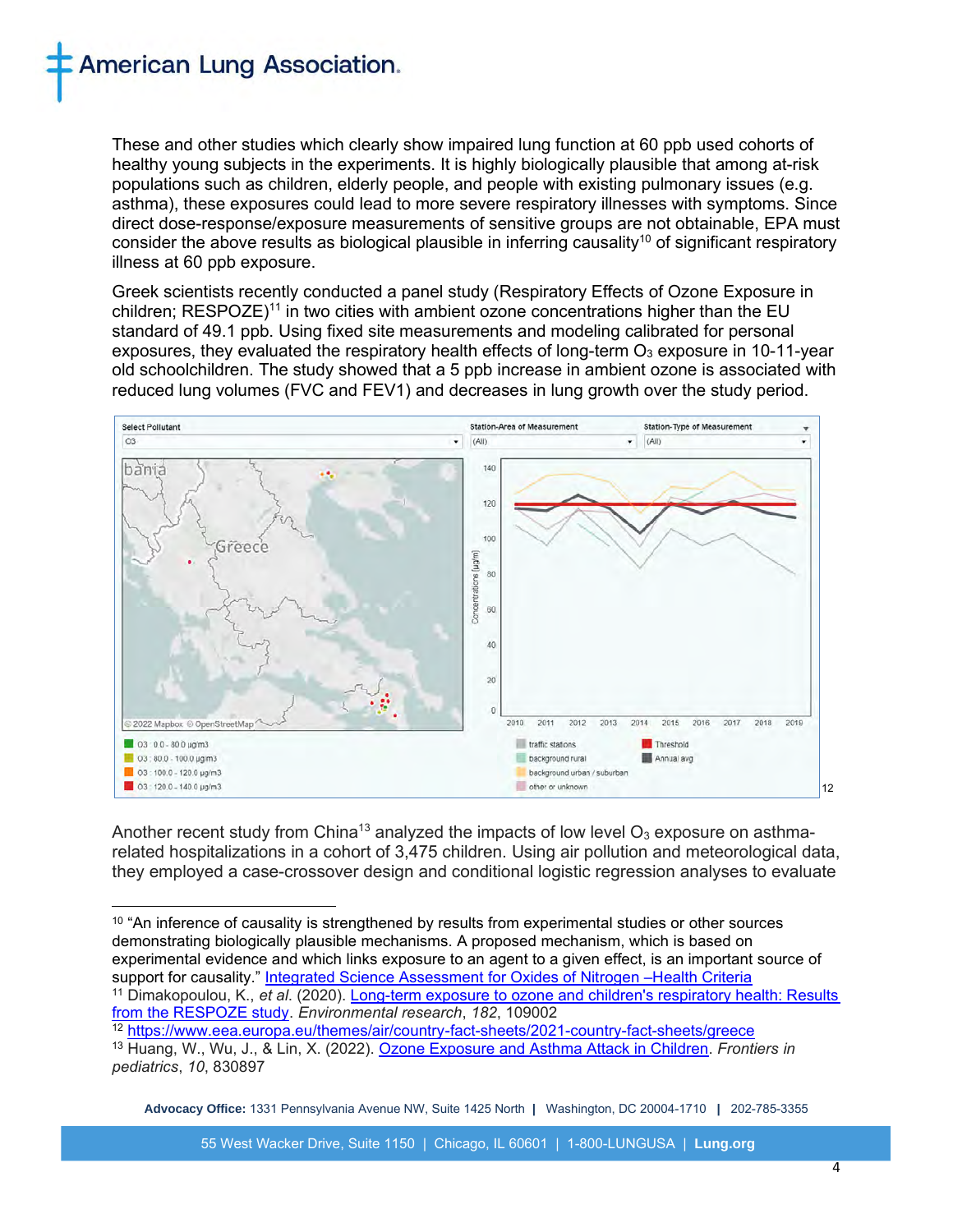**American Lung Association.** 

the association between asthma attacks and outdoor air pollution with lag structures in both single and multi-pollutant models. They estimated the impacts of  $O<sub>3</sub>$  exposure on an asthma attack at three maximum daily 8-hour sliding average ozone concentrations of ≥50 ppb, 40-50 ppb, and  $\leq 40$  ppb. The study showed that  $O_3$  concentration above 40 ppb contributed to an increased risk of acute asthma attacks on each day of lag, in both single- and multi-pollutant models.

In summary, new evidence and re-evaluation of existing evidence, since 2015, implicate ozone exposure as a causal agent in metabolic, cardiovascular and respiratory morbidities and related mortality. These data strongly support revising the current 70 ppb ozone NAAQS set in 2015 to no higher than 60 ppb to protect public health with an adequate margin of safety.

*Chapter 3 (Review of the Primary Standard), bullet 1: EPA's approach to considering the health effects evidence and the risk assessment to inform preliminary conclusions on the primary standard: To what extent is the evaluation of the available information, including the key considerations as well as associated limitations and uncertainties, technically sound and clearly communicated?*

In the PA, EPA makes repeated references to the "uncertainties and limitations recognized in the 2013 ISA (e.g., lack of control for potential confounding by copollutants in epidemiologic studies) (which) still remain" (ISA, section IS.1.3.1). Ozone occurs in a mixture of air pollutants which are all hazardous to human health, either directly or indirectly. Some of these copollutants are highly correlated and associated with each other and could also have additive effects on health. Qualitative and quantitative analyses of the morbidity/mortality burden attributable to specific pollutants using a single pollutant exposure model would therefore always have some degree of uncertainty due to confounding copollutants, as epidemiological studies over the past two decades have shown. If several pollutants are highly correlated with each other, and if each one has an effect on morbidity or mortality, then the statistical association of each individual pollutant with morbidity or mortality would also reflect the effects of other pollutants in the group.

Instead of looking for isolated pollutant impacts in what is an unrealistic scenario, EPA should consider the cumulative impacts of the entire pollutant mixture in determining ozone NAAQS. In an article in Pace Environmental Law Review, Prof. Deborah Behles observed more than a decade ago that "inhaling air pollutants can lead to a variety of adverse respiratory and cardiovascular health effects. This potential risk for health impacts is likely greater when the mixture of pollutants that exists in ambient air, rather than isolated pollutants, are inhaled. Despite the evidence of potential cumulative impacts, EPA has continued to focus its analysis of health impacts on isolated pollutants instead of the actual mixture we breathe."<sup>14</sup>

"EPA should evaluate and consider cumulative health impacts when it reviews and revises ozone NAAQS under the Clean Air Act. Consideration of cumulative health impacts is consistent with the Act's requirement to set standards at a level requisite to protect public health, could translate into a more accurate way to estimate risks, and could provide a tool for prioritization of emission reductions in the most heavily impacted communities."<sup>15</sup>

<sup>&</sup>lt;sup>14</sup> Behles, D. N. (2010). Examining the Air We Breathe: EPA Should Evaluate Cumulative Impacts When [It Promulgates National Ambient Air Quality Standards.](https://digitalcommons.pace.edu/pelr/vol28/iss1/3/) *28 Pace Envtl. L. Rev. 200*. <sup>15</sup> [Behles,](https://digitalcommons.pace.edu/pelr/vol28/iss1/3/) D. N. (2010). *28 Pace Envtl. L. Rev. 200*.

**Advocacy Office:** 1331 Pennsylvania Avenue NW, Suite 1425 North **|** Washington, DC 20004-1710 **|** 202-785-3355